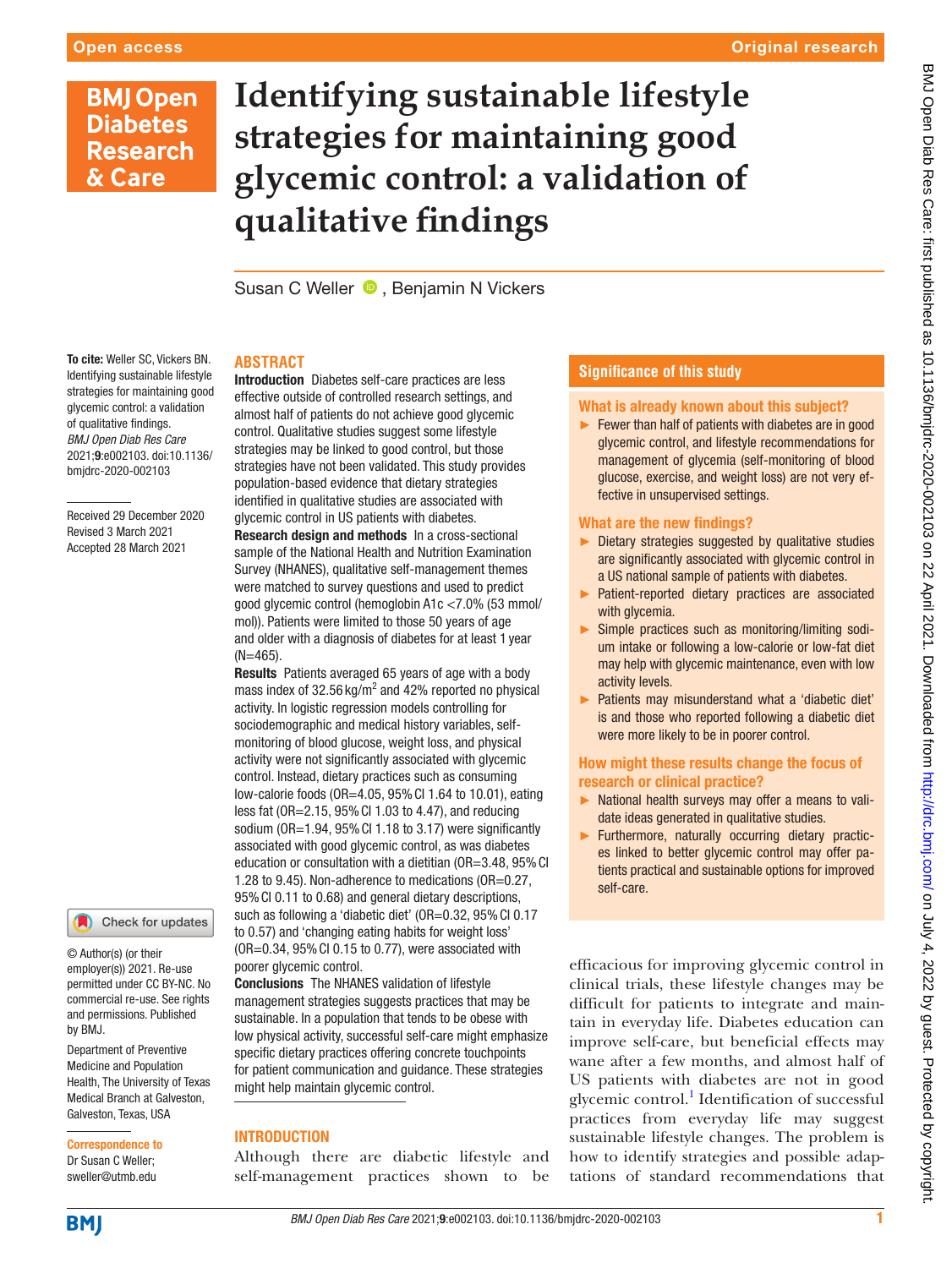are effective in achieving medical management targets for reducing risk of diabetes complications, but that are acceptable and will be used by patients. Qualitative studies have identified lifestyle behaviors and dietary patterns linked to better glycemic control—behaviors distinctive of those in better glycemic control that may be sustainable due to their occurrence in descriptions of everyday home management of diabetes. $2^3$  This study validates those results by testing whether the practices are associated with glycemic control in a nationally representative sample of patients with diabetes. Practices identified in a national survey about lifestyle and dietary practices may help to identify sustainable practices.

Successful management of hyperglycemia, hypertension, and dyslipidemia can prevent or delay microvascular and macrovascular complications.<sup>4</sup> Each percentage point reduction in hemoglobin A1c (HbA1c) (eg, from 9.0 to 8.0 (75–64mmol/mol)) can result in 35% fewer microvascular complications and 25% fewer diabetes-related deaths.<sup>[5](#page-7-3)</sup> Evidence indicates that weight loss, increased physical activity, and self-monitoring of blood glucose (SMBG) can reduce hyperglycemia. $6-10$  However, a one-size-fits-all approach to lifestyle and management may not be necessary or beneficial to patients. $^{11}$  $^{11}$  $^{11}$  Newly diagnosed patients who achieve tighter glycemic control may reduce or delay cardiovascular, renal, visual, and neurological complications and even mortality, $12$  while older patients with long-standing disease may not benefit from tight glycemic control.<sup>13–16</sup> Although SMBG, weight loss, and physical activity are efficacious in clinical trials in reducing hyperglycemia (HbA1c), their effectiveness diminishes over time and in less-controlled settings. Prevention or delay of diabetic complications requires patient and provider communication and cooperation, with patient adherence to lifestyle changes. Unfortunately, clinical support for these changes may be limited to encouragement. The result is that lifestyle changes may not be sustained in the daily lives of patients, resulting in poorer glycemic control.<sup>117</sup>

Two recent qualitative studies (one in the USA $^2$  $^2$  and one in Mexico<sup>3</sup>) explored the lifestyle practices of patients with type 2 diabetes to identify successful strategies used by patients in good control. In contrast to most qualitative studies that have not systematically compared those in good control with those in poor control, $18-21$  these two studies used a case–control design comparing patients with good and poor control matched across groups for duration of diabetes and treatment modality (oral or insulin treatment). This matched-pairs design controlled for factors not under patient control but that are associated with glycemia, in order to identify successful strategies and lifestyle practices. In both studies, clinic patients were interviewed and most had limited physical activity (many had physical disabilities) and instead used a variety of dietary strategies to manage their diabetes. For example, practices such as 'avoid eating sweets' were reported by both good and poor glycemic control patients, while 'drinking non-caloric beverages to avoid

eating more food' was distinctive of patients in good control. In the US study, patients in good control tested their glucose more frequently, monitored dietary sodium, increased their intake of fruits and vegetables, limited portion sizes, and used memory aids to remember to take medications. Similar dietary strategies were identified in both the US and Mexico studies and suggest that these strategies may be useful more broadly in maintaining glycemic control.

The qualitative studies raised a very interesting issue: namely, how are patients in good control actually manage their diabetes and can these practices be validated and possibly disseminated to others? This study is the first step in that process, namely a validation of the strategies from the qualitative studies that were linked to better glycemic control. The qualitative results suggested lifestyle strategies that might be acceptable to patients and might be effective for maintaining good glycemic control. A strength of qualitative studies is their ability to generate and explore new ideas, but it is difficult to evaluate and generalize results from such studies due to the small, non-representative samples. In this study, themes and practices identified in the qualitative studies were matched to questions in the US National Health and Nutrition Examination Survey (NHANES) and responses were compared with glycemic control. The NHANES contains data on diabetes and dietary practices based on a nationally representative sample to monitor US health status and is also used to estimate the prevalence and general health of patients with diabetes. $1^{17}$ Thus, this study validates the lifestyle practices identified in qualitative studies by testing whether those practices are associated with good control in a large, nationally representative sample. Future intervention studies might then test for the sustainability of those practices.

#### RESEARCH DESIGN AND METHODS Data set

The NHANES is a nationally representative US sample with detailed health information (by self-report, physical examination, and laboratory measures). For this analysis, sample inclusion criteria matched the qualitative study: anyone with a prior diagnosis of diabetes mellitus for at least 1year, 50 years of age and older, and with a valid HbA1c value. To restrict the sample to patients with type 2 diabetes, the sample was further restricted to those reporting an oral antidiabetic medication (with or without insulin) or no antidiabetic medications since their diagnosis. Anyone exclusively on insulin since their diagnosis was excluded. The 2011–2012 data set was selected to more closely match the date of the US qualitative study data collection.

#### Variables

To validate qualitative findings, the same main outcome variable was used, namely good glycemic control considered as HbA1c <7.0% (53 mmol/mol). A dozen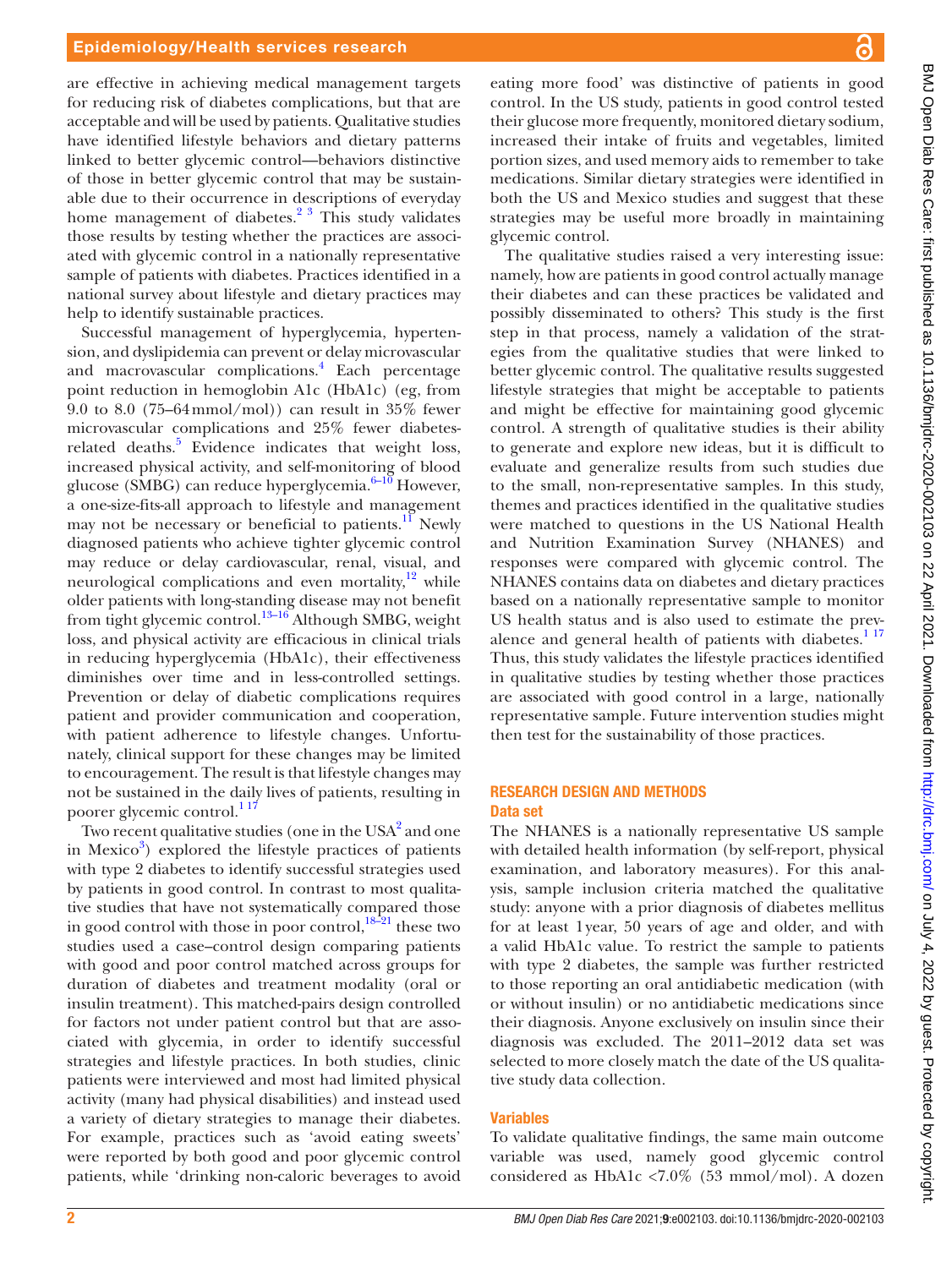<span id="page-2-0"></span>

| <b>Table 1</b> Qualitative themes and corresponding NHANES variables |                                                                                                                                                                                                                                                                                                             |  |  |
|----------------------------------------------------------------------|-------------------------------------------------------------------------------------------------------------------------------------------------------------------------------------------------------------------------------------------------------------------------------------------------------------|--|--|
| <b>Qualitative themes</b>                                            | <b>NHANES</b> questions/variables                                                                                                                                                                                                                                                                           |  |  |
| <b>Glucose monitoring</b>                                            | How often do you check your blood for glucose or sugar?                                                                                                                                                                                                                                                     |  |  |
| Salt reduction                                                       | To lower your risk for certain diseases, are you reducing the amount of sodium or salt in<br>your diet?<br>What kind of diet are you on? Is it a low-sodium diet?                                                                                                                                           |  |  |
| Changed diet for diabetes                                            | What kind of diet are you on? Is it a diabetic diet?                                                                                                                                                                                                                                                        |  |  |
|                                                                      | Changed eating habits to lose weight/to not gain weight.                                                                                                                                                                                                                                                    |  |  |
| Reduced or skipped medication<br>(and memory aids, pillbox)          | Told to take medicine for high blood pressure, but not taking it.<br>Told to take medicine to lower cholesterol, but not taking it.                                                                                                                                                                         |  |  |
| Sugar reduction                                                      | What kind of diet are you on? Is it sugar-free or low-sugar diet?<br>Ate less sugar, candy, sweets to lose weight/not gain weight.                                                                                                                                                                          |  |  |
| Starch/carbohydrate reduction                                        | What kind of diet are you on? (Is it a low-carbohydrate diet?)<br>Reducing carbohydrates to lose weight/not gain weight.                                                                                                                                                                                    |  |  |
| Portion control/calorie count                                        | What kind of diet are you on? Is it a weight loss or low-calorie diet?<br>Switched to lower calorie foods to lose weight/not gain weight.                                                                                                                                                                   |  |  |
|                                                                      | Ate less food to lose weight/not gain weight.                                                                                                                                                                                                                                                               |  |  |
| Diabetes education, at diagnosis                                     | When was the last time you saw a diabetes nurse educator or dietitian or nutritionist for<br>your diabetes?<br>In the past 12 months, did you seek help from a dietitian to lose weight/not gain weight?<br>In the past 12 months, did you seek help from a nutritionist to lose weight/not gain<br>weight? |  |  |
| Eating only two meals                                                | Skipped meals to lose weight/to not gain weight.                                                                                                                                                                                                                                                            |  |  |
| Increased intake of fruits and<br>vegetables                         | Eating more fruits and vegetables to lose weight/not gain weight.                                                                                                                                                                                                                                           |  |  |
| <b>Fat reduction</b>                                                 | What kind of diet are you on? Is it a low-fat or low-cholesterol diet?<br>Eating less fat to lose weight/not gain weight.                                                                                                                                                                                   |  |  |

NHANES, National Health and Nutrition Examination Survey.

independent variables were selected by attempting to match themes in the US qualitative study<sup>[2](#page-7-1)</sup> with NHANES variables [\(table](#page-2-0) 1). Some variables matched well (eg, frequency of glucose monitoring), some were close (eg, 'Are you reducing the amount of sodium or salt in your diet?'), and some variables could not be matched. The theme 'changed my diet for diabetes' was operationalized into two variables (reporting a 'diabetic diet' and changing eating habits to lose weight), as was 'portion/ calorie control' (low-calorie diet and ate less food). The NHANES did not have any questions to approximate 'cheating behaviors', such as 'every now and then I eat (ice cream, a candy bar)', or whether diet drinks (including tea and coffee) were used to avoid eating more food. Information on adherence to antidiabetic medications was also not available, so a proxy variable was created from two variables that asked if they were told to take a medication (for blood pressure or cholesterol) and did not take it. There were also no questions on the use of memory aids, such as pillboxes, to improve medication adherence. Themes in the set of questions about trying to lose weight or trying not to gain weight were coded as positive if someone said yes to either question.

Because physical activity, weight loss, and SMBG were often recommended for patients with diabetes, these variables were included in the analysis. Physical activity was coded into categories reflecting levels of recommended activity, $22$  intensity (metabolic equivalent of task), and duration (minutes) of weekly activity into three categories: no physical activity (no moderate or vigorous activity), some activity or active, and highly active (moderate or vigorous activity in the highly active, recommended range). Weight change in the past year was estimated from current weight minus self-reported weight from the previous year. SMBG was categorized as less than once per day and once or more per day. Covariates included age, gender, ethnicity, education, disability (need assistance when walking), duration of disease, diabetes medications (none, oral only, insulin with or without oral antidiabetic medications), and body mass index (BMI).

### Analysis

Bivariate tests compared variables with glycemic status using  $\chi^2$  and t-tests. Then, a series of logistic regression models weighted to represent the US population evaluated the association between self-management and dietary practices with HbA1c.<sup>23</sup> <sup>24</sup> Sampling weights (from the mobile examination center (MEC)) were adjusted for subsample selection and non-response.<sup>25</sup> Models controlled for sociodemographic factors, disease duration, and medication modality as these variables are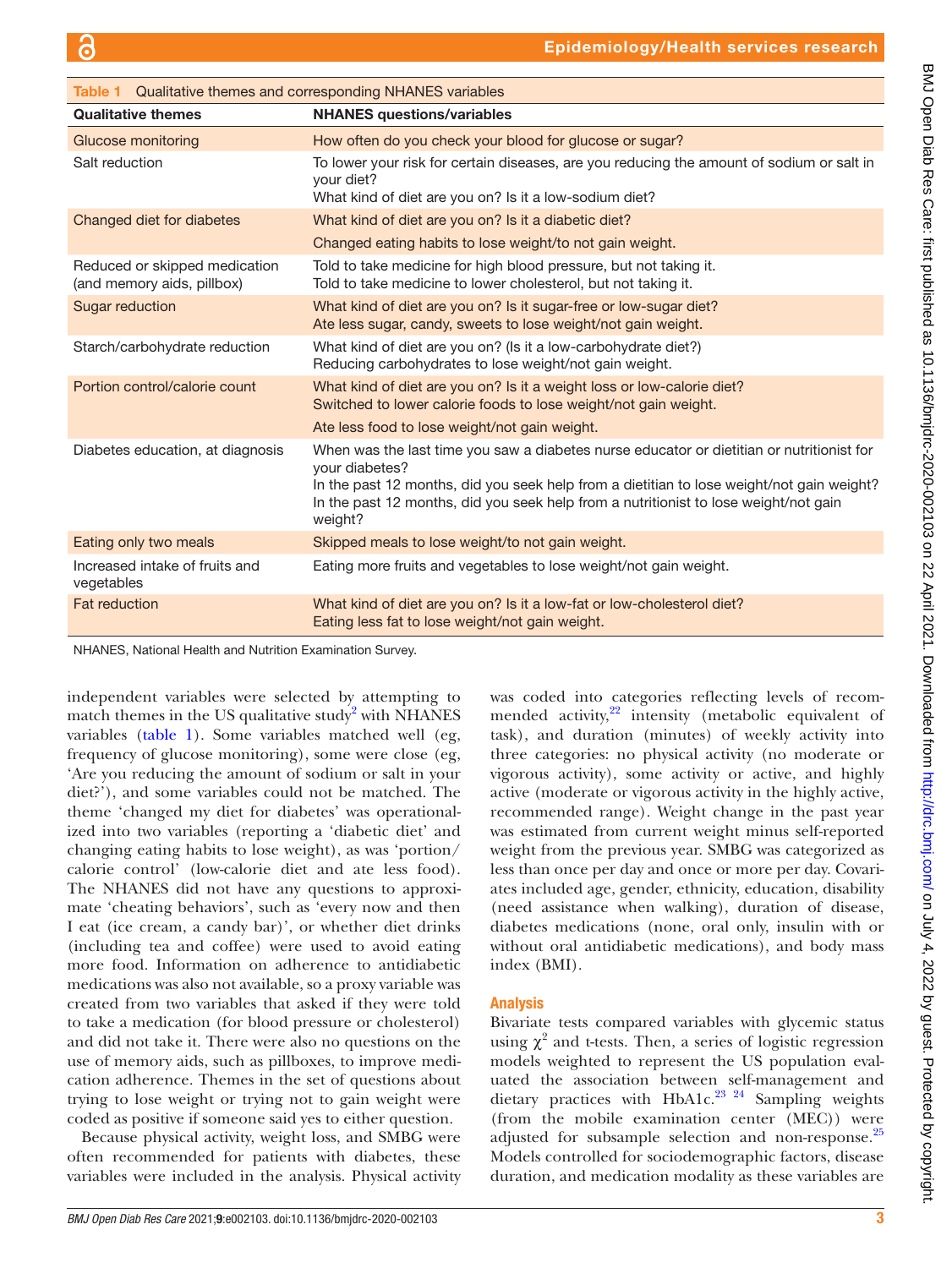**Overall** 

| <b>Variables</b>                              | $< 7.0\%$<br>$(n=264)$ | $\geq 7.0\%$<br>$(n=201)$ | <b>Overall</b><br>$(N=465)$ | P value  |
|-----------------------------------------------|------------------------|---------------------------|-----------------------------|----------|
| Age (years), mean                             | 65.64                  | 64.09                     | 64.91                       | 0.07     |
| Female (%)                                    | 46.28                  | 47.80                     | 46.94                       | 0.75     |
| Race/ethnicity (%)                            |                        |                           |                             | 0.02     |
| Non-Hispanic white                            | 67.70                  | 54.83                     | 62.13                       |          |
| Non-Hispanic black                            | 14.52                  | 16.80                     | 15.51                       |          |
| Hispanic                                      | 10.75                  | 14.63                     | 12.43                       |          |
| Non-Hispanic Asian                            | 3.98                   | 4.89                      | 4.37                        |          |
| Other race/multiracial                        | 3.05                   | 8.85                      | 5.56                        |          |
| Education                                     |                        |                           |                             |          |
| High school graduate/equivalent or higher (%) | 68.19                  | 76.20                     | 71.65                       | 0.06     |
| Body mass index (kg/m <sup>2</sup> ), mean    | 31.34                  | 34.16                     | 32.56                       | < 0.0001 |
| Diabetes duration (%)                         |                        |                           |                             | 0.005    |
| <10 years                                     | 52.68                  | 40.01                     | 47.20                       |          |
| $10-20$ years                                 | 25.48                  | 39.10                     | 31.38                       |          |
| $\geq$ 20 years                               | 21.84                  | 20.89                     | 21.43                       |          |
| Diabetes medications (%)                      |                        |                           |                             | < 0.0001 |
| <b>None</b>                                   | 20.83                  | 5.76                      | 14.31                       |          |
| Oral medication only                          | 64.46                  | 52.12                     | 59.11                       |          |
| Insulin use (may also include oral)           | 14.71                  | 42.12                     | 26.58                       |          |
| Need special equipment to walk (%)            | 19.90                  | 26.85                     | 22.90                       | 0.08     |

HbA1c (unweighted n)

<span id="page-3-0"></span>Table 2 Participant characteristics by HbA1c status

HbA1c, hemoglobin A1c.

largely not under patient control, but can be associated with HbA1c. The first model tested the effect of physical activity, weight loss, and SMBG. The second model tested the additional effect of dietary and self-management qualitative themes. The third model used backwards elimination  $(p<0.10)$  to simplify the second model (ie, avoid overspecification), while forcing the inclusion of control variables.

#### RESULTS

Of the 9756 observations in 2011–2012, 493 had diabetes for at least 1year, were 50 years and older, and had a valid HbA1c. To focus on type 2 diabetes, anyone on an oral diabetes medication or no medication was retained, and those who had been exclusively on insulin since their diagnosis were omitted (n=28). In the final sample (N=465), most tended to be overweight or obese (mean BMI  $32.56 \text{ kg/m}^2$ ). Those in good control (HbA1c <7.0% (53  $mmol/mol$ ) tended to be non-Hispanic whites (p<0.02), had a lower BMI (p<0.0001), had a shorter duration of disease (p<0.005), and were not taking antidiabetic medications ( $p<0.0001$ ; [table](#page-3-0) 2). There was no significant difference between genders, but whites were more likely to be in good control and blacks and Hispanics were less likely to be in good control.

Bivariate comparisons between glycemic control and lifestyle management strategies indicated that those in good control tended to be more physically active, lost weight in the past year, and tested their glucose less often than those in poor control, but the associations were not statistically significant [\(table](#page-4-0) 3). In fact, 42% of the sample reported no physical activity and 46% tested their glucose at least once a day. Comparisons between glycemic control and dietary themes suggested that patients with good control reported reducing their dietary sodium (p<0.02) or using weight management strategies such as consuming low-calorie foods (p<0.03), while those not in good glycemic control were more likely to report following a 'diabetic diet' (p<0.0003; [table](#page-4-0) 3). Those in good control were not significantly different from those who were not in their unadjusted total daily intake of sodium (3340mg vs 3525mg, respectively;  $p=0.18$ ), carbohydrates  $(227.6g \text{ vs } 219.6g; p=0.35)$ , or calories (1902 kcal vs 1917 kcal; p=0.83).

When adjusting for sociodemographic (age, sex, race/ ethnicity, education) and medical history (duration of diabetes, medications, BMI) variables in logistic regression models, those in good glycemic control did not have significantly greater odds of testing their glucose daily, being more physically active, or having lost weight

BMJ Open Diab Res Care: first published as 10.1136/bmjdrc-2020-002103 on 22 April 2021 Downloaded from http://drc.bmj.com/ on July 4, 2022 by guest. Protected by copyright BMJ Open Diab Res Care: first published as 10.1136/bmjdrc-2020-002103 on 22 April 2021. Downloaded from <http://drc.bmj.com/> on July 4, 2022 by guest. Protected by copyright.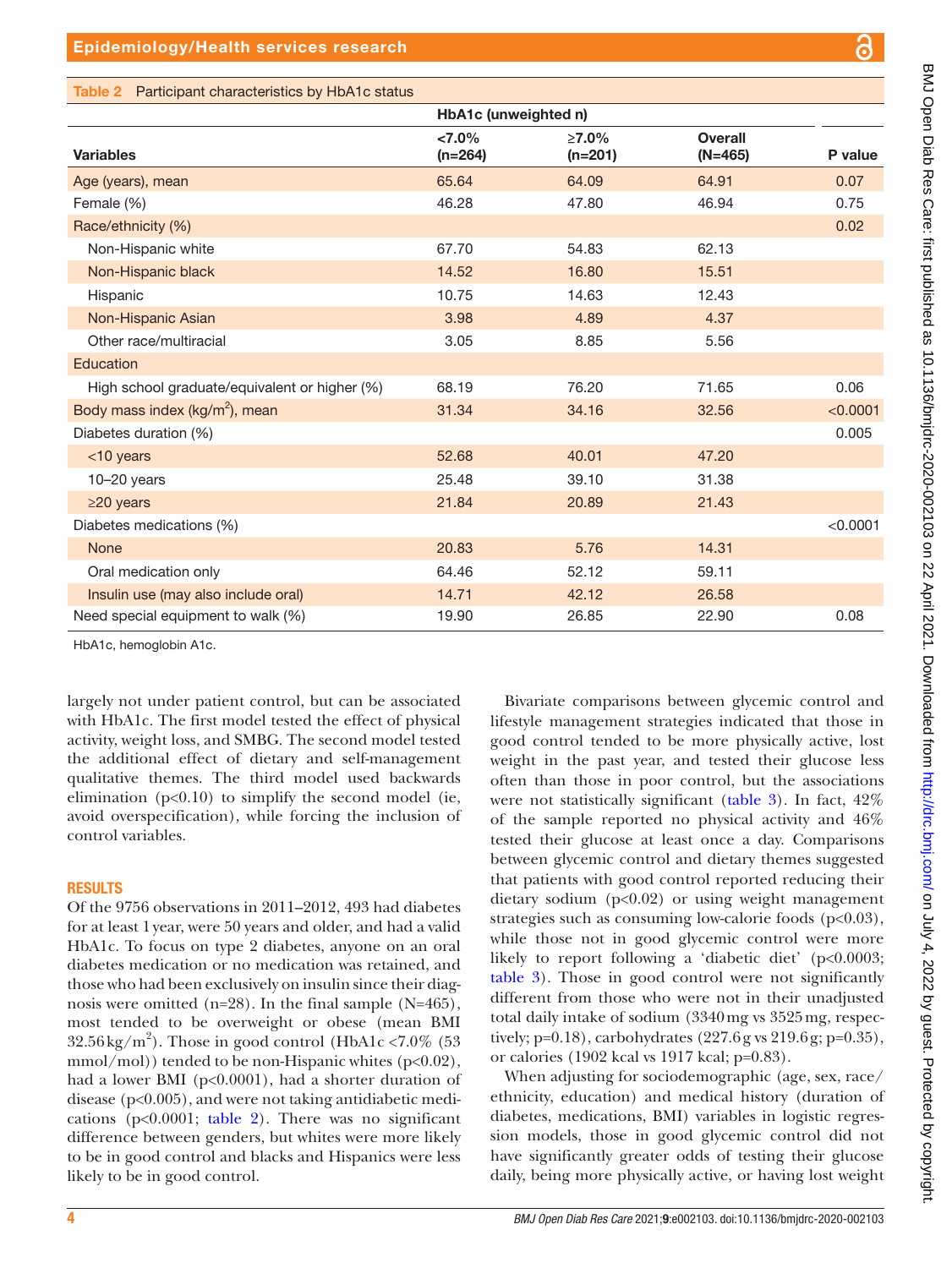<span id="page-4-0"></span>

| Management activities by HbA1c status<br>Table 3          |                      |                           |                              |        |
|-----------------------------------------------------------|----------------------|---------------------------|------------------------------|--------|
| <b>NHANES</b> variables                                   | < 7.0<br>(n=264) (%) | $\geq 7.0$<br>$(n=201)(%$ | Total<br>(N=465) (%) P value |        |
| <b>Physical activity</b>                                  |                      |                           |                              | 0.23   |
| None                                                      | 39.53                | 45.38                     | 42.06                        |        |
| Some or recommended level                                 | 27.23                | 28.56                     | 27.81                        |        |
| Exceeds recommended level                                 | 33.24                | 26.06                     | 30.13                        |        |
| Weight loss in the past year                              | 45.32                | 41.85                     | 43.82                        | 0.46   |
| Self-monitoring of blood glucose, $>1 \times a$ day       | 42.32                | 50.17                     | 45.73                        | 0.09   |
| Low-salt/low-sodium diet or reducing salt/sodium          | 74.42                | 64.74                     | 70.21                        | 0.02   |
| Diabetic diet                                             | 14.69                | 28.44                     | 20.64                        | 0.0003 |
| Changed eating habits for weight                          | 13.18                | 15.78                     | 14.30                        | 0.43   |
| Non-adherent: told to take medicine and is not now taking | 5.69                 | 9.90                      | 7.51                         | 0.09   |
| Diabetes education (<5 years) or dietitian/nutritionist   | 52.44                | 60.16                     | 55.78                        | 0.10   |
| Low-sugar diet or ate less candy for weight               | 16.19                | 20.02                     | 17.85                        | 0.28   |
| Low-carbohydrate diet or reducing carbohydrate for weight | 17.32                | 15.47                     | 16.52                        | 0.59   |
| Low-calorie diet or lower calorie for weight              | 21.59                | 13.93                     | 18.28                        | 0.03   |
| Eating more fruits, vegetables, salads for weight         | 21.09                | 18.25                     | 19.86                        | 0.45   |
| Low-fat diet or less fat for weight                       | 20.18                | 14.76                     | 17.83                        | 0.13   |
| Ate less food for weight                                  | 41.41                | 41.10                     | 41.27                        | 0.95   |
| Skipped meals for weight                                  | 8.18                 | 9.41                      | 8.71                         | 0.64   |

HbA1c, hemoglobin A1c; NHANES, National Health and Nutrition Examination Survey.

in the past year (model 1, [table](#page-4-1) 4). Instead, those in good glycemic control had significantly greater odds of reporting specific dietary strategies (model 2, [table](#page-4-1) 4). The odds of being in good control were four times greater for those who reported consuming low-calorie foods for weight management than for those who did not

<span id="page-4-1"></span>

| Association between self-management activities and glycemic control<br>Table 4 |                        |                        |                        |  |  |  |
|--------------------------------------------------------------------------------|------------------------|------------------------|------------------------|--|--|--|
| <b>Variables</b>                                                               | Model 1*               | Model 2*               | Model 3*               |  |  |  |
| Recommended strategies                                                         |                        |                        |                        |  |  |  |
| Physical activity                                                              | 1.160 (0.890-1.512)    | 1.184 (0.865-1.621)    |                        |  |  |  |
| Self-monitoring of blood glucose $(\geq 1 \times day)$                         | $1.245(0.777 - 1.994)$ | $1.221(0.705 - 2.113)$ |                        |  |  |  |
| Lost weight in the past year                                                   | 1.099 (0.709-1.704)    | 0.954 (0.570-1.596)    |                        |  |  |  |
| Dietary/weight loss strategies                                                 |                        |                        |                        |  |  |  |
| Non-adherent with medicines                                                    |                        | $0.280(0.109 - 0.717)$ | $0.272(0.109 - 0.677)$ |  |  |  |
| Salt/sodium reduction                                                          |                        | 2.098 (1.192-3.695)    | 1.937 (1.183-3.172)    |  |  |  |
| Diabetic diet                                                                  |                        | $0.315(0.169 - 0.589)$ | $0.315(0.174 - 0.569)$ |  |  |  |
| Diabetes education (<5 years) or dietitian                                     |                        | 3.440 (1.164-10.161)   | 3.480 (1.281-9.453)    |  |  |  |
| Ate less food                                                                  |                        | 1.330 (0.735-2.409)    |                        |  |  |  |
| Low-calorie diet                                                               |                        | 4.564 (1.658-12.562)   | 4.048 (1.637-10.009)   |  |  |  |
| Low-fat diet                                                                   |                        | 1.910 (0.875-4.169)    | 2.149 (1.032-4.474)    |  |  |  |
| <b>Skipped meals</b>                                                           |                        | 1.138 (0.459-2.824)    |                        |  |  |  |
| Low-carbohydrate diet                                                          |                        | 1.281 (0.603-2.722)    |                        |  |  |  |
| More fruits/vegetables                                                         |                        | 1.828 (0.839-3.986)    | 2.001 (0.986-4.058)    |  |  |  |
| Changed eating habits                                                          |                        | $0.377(0.159 - 0.893)$ | $0.340(0.150 - 0.772)$ |  |  |  |
| Low-sugar diet                                                                 |                        | $0.827(0.380 - 1.797)$ |                        |  |  |  |

\*Controlling for age, sex, race/ethnicity, education (more than high school), duration of disease (<10, 10–20, >20 years), body mass index, antidiabetic medications (none, oral only, any insulin), and needs equipment to walk.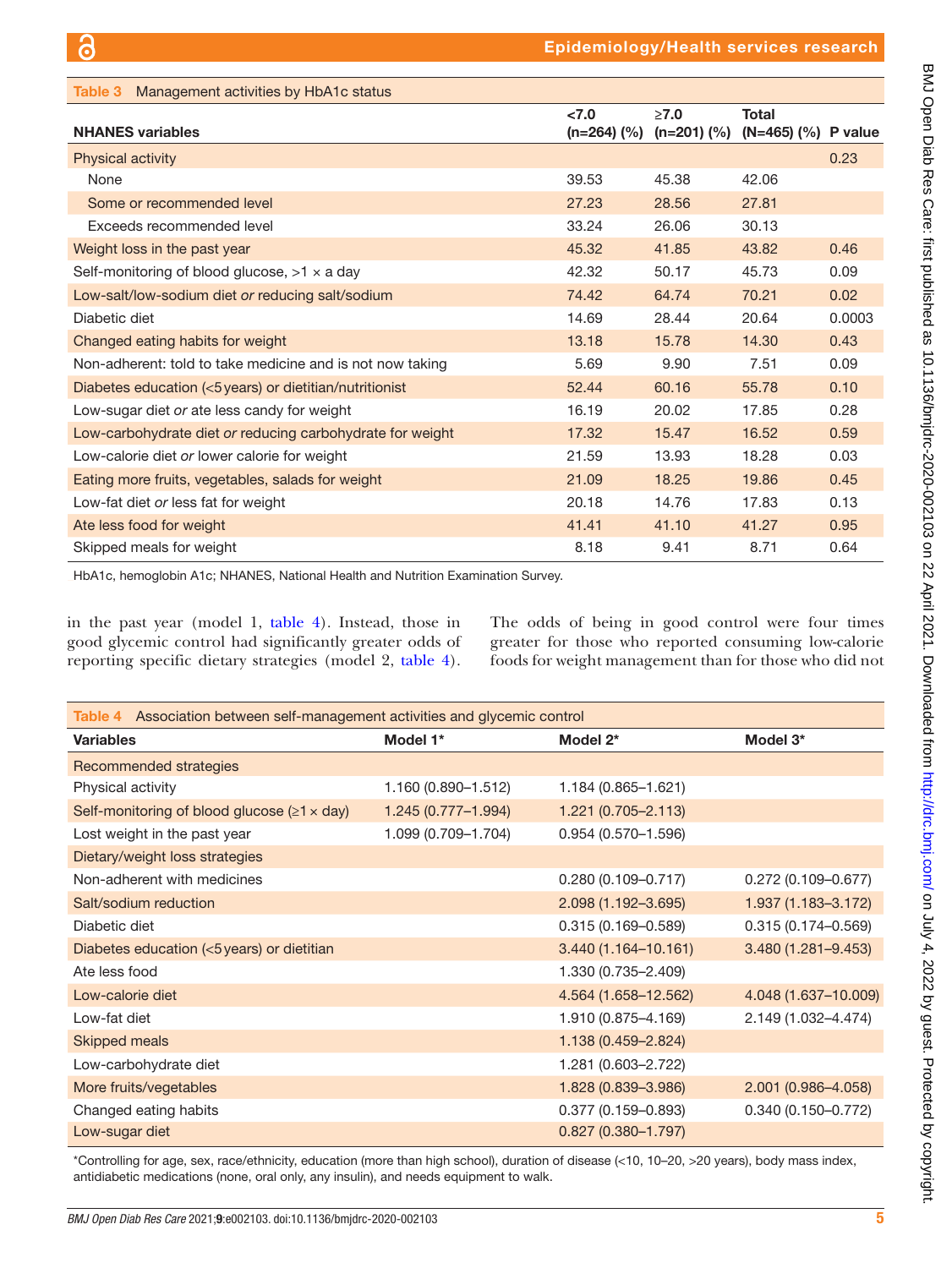report low-calorie foods (OR=4.56,  $95\%$  CI 1.66 to 12.56) and were two times greater for those who were currently reducing sodium in their diet (OR=2.10, 95%CI 1.19 to 3.70). Those who ate more fruits and vegetables, fewer carbohydrate, or smaller portions (ate less) were more likely to be in good control, but the effects were not significant. Those who reported non-adherence to blood pressure and cholesterol medications were significantly less likely than those who were adherent to be in good control (OR=0.28,  $95\%$  CI 0.11 to 0.72). Those who reported general dietary strategies had significantly lower odds of being in good control: those who reported eating a diabetic diet were less likely to be in good control (OR=0.32,  $95\%$  CI 0.17 to 0.59), as were those who reported 'changing their eating habits' (OR=0.38, 95%CI 0.16 to 0.89). Strategies such as eating less candy/ sweets and skipping meals were not significantly associated with glycemic control. Although few people sought advice from a dietitian/nutritionist, the odds of being in good control were three times greater for those who did or who had recently completed a diabetes education class (OR=3.44, 95%CI 1.16 to 10.16). Backwards elimination, retaining demographic and medical history variables, was used to simplify the second model and obtain a final model (model 3, [table](#page-4-1) 4). The results were essentially unchanged except for the addition of one variable: those reporting a low-fat dietary weight maintenance strategy were more likely to be in good control than those not reporting a low-fat diet (OR= $2.15$ ,  $95\%$  CI 1.03 to 4.47).

#### **DISCUSSION**

The NHANES is a nationally representative sample that monitors US health status and is also used to estimate the US population prevalence of diabetes and the general health of patients with diabetes. Information in the NHANES indicates that almost half of patients with diabetes are in good glycemic control, half meet blood pressure targets, and half meet low-density lipoprotein cholesterol targets, but only one out of five (19%) meet all three targets.<sup>1</sup> The NHANES questions on physical activity, fruit/vegetable intake, $26$  carbohydrate intake, and diet type<sup>27</sup> indicate that most patients with type 2 diabetes do not meet lifestyle recommendations, as about two-thirds report low activity levels, eat fewer than five servings of fruits/vegetables per day, and consume more than 30% of their calories from fat.<sup>9 28-31</sup>

The mixed methods approach used in this study using a nationally representative sample to validate qualitative results—appears promising for identifying patient-centered management techniques and as a methodological approach. Here, most of the themes identified in the previous qualitative study<sup>[2](#page-7-1)</sup> were validated in the NHANES sample. The qualitative study used an analytical technique (qualitative comparative analysis) $3233$  to compare the responses of patients with diabetes between glycemic control groups. A qualitative comparative analysis examines all possible combinations of themes to

determine sets and subsets linked by their occurrence and non-occurrence with the outcome variable to create a causal pathway based on logic (and not probability and statistics). Their results indicated that sodium monitoring, SMBG, and no dietary cheating were distinctive of those in better glycemic control. Specifically, those in fair control (HbA1c between 7.0% and 8.0% (53–64mmol/mol)) were distinguished from those in poor control (HbA1c >8.0% (64 mmol/mol)) by sodium monitoring and not skipping medications, and from fair  $(7.0\% - 8.0\%)(53-64 \text{mmol/mol})$  to good  $(<7.0\%)(53)$ mmol/mol)) control by SMBG, no cheating, and no dietary changes for diabetes. Although the present study operationalized glycemic control into two categories, monitoring sodium, not skipping medications, and not making dietary changes were also associated with good control in a nationally representative sample of patients with diabetes. 'Cheating' could not be assessed in the NHANES questions and SMBG was not associated with glycemia.

Monitoring sodium intake was an enigmatic result in the qualitative study, but the theme encompassed reading food labels for sodium content and thus may have been an indicator of trying to monitor nutritional intake. In the NHANES data, self-reported sodium reduction was also significantly associated with good glycemic control, although estimated sodium intake was not. Estimated sodium intake was high but consistent with other estimates, $34$  without differences between glycemic groups. $35$  Previous versions of the NHANES had several variables concerning dietary sodium, including whether respondents checked for sodium on food labels. People who reported reading food labels for nutritional content had slightly lower sodium, fat, and caloric intake $36$  and the practice may help patients with diabetes.

Skipping medications was associated with poorer control, both in the qualitative study and in this study. The qualitative study suggested that non-adherence to diabetic medications was due to forgetting or misunderstanding how to take medications. Unfortunately, the NHANES had no direct questions about actually taking diabetes medications, so in this study we used a proxy variable created from questions about whether respondents were non-adherent to blood pressure and cholesterol medications. The assumption was that people who were non-adherent to blood pressure and cholesterol medications might also be non-adherent to diabetes medications. Those who were non-adherent to other medications were significantly more likely to be in poorer glycemic control. Results from the qualitative study suggested that memory devices (eg, pillboxes or turning bottles upside down after taking a medication) helped patients to remember to take medications, although trials providing inexpensive passive devices (pill strips, pillboxes and so on) $^{37}$  $^{37}$  $^{37}$  did not increase adherence and those with more expensive active reminders (phone calls, texts, electronic devices)<sup>[38](#page-8-5)</sup> did.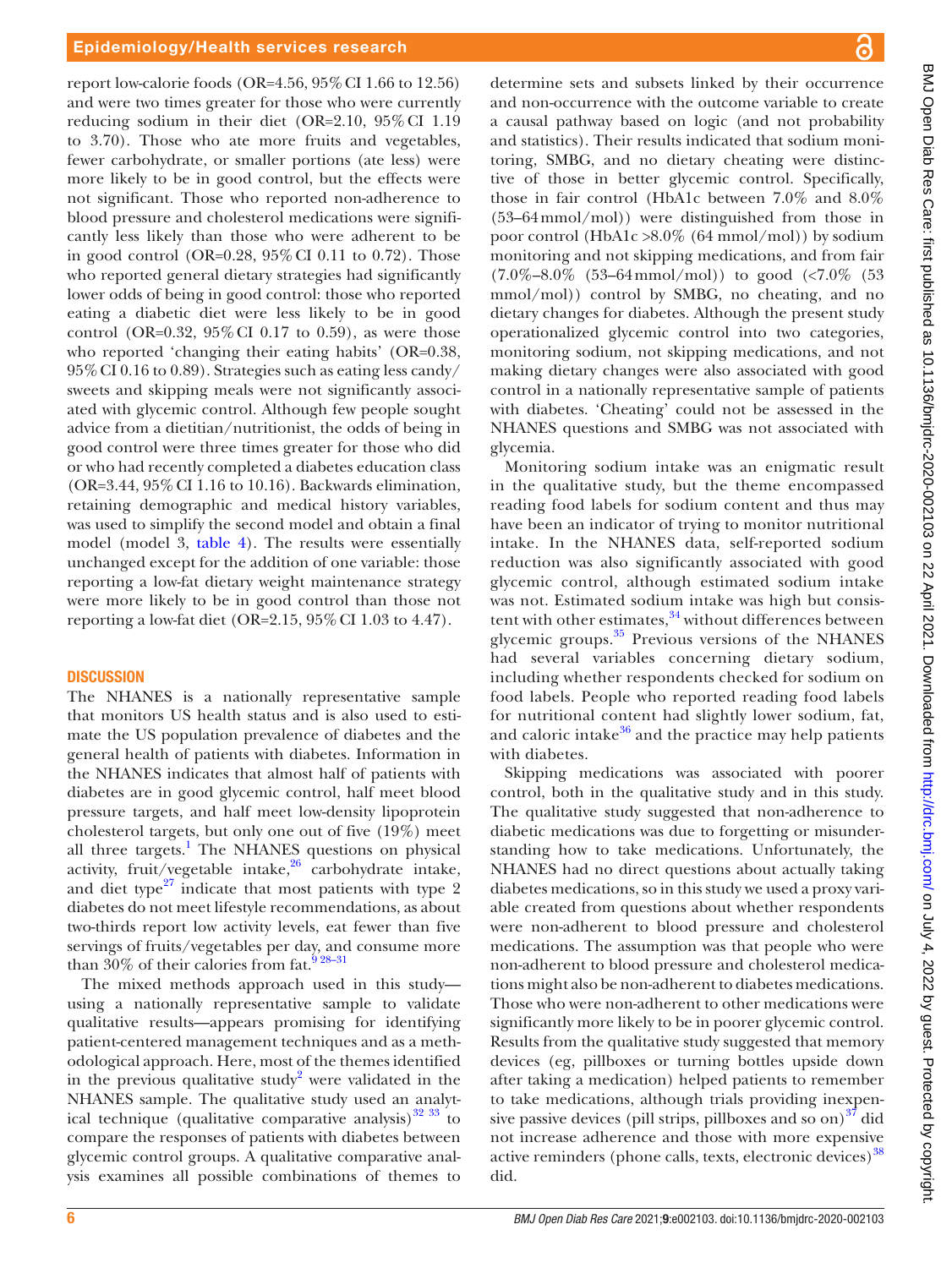SMBG was linked to better control in the qualitative study, but was not in the NHANES data. Randomized controlled trials suggest that SMBG is effective in reducing HbA1c for those on insulin and can be minimally effective for those on non-insulin therapies for up to [6](#page-7-4) months post-training.<sup>6</sup> The cross-sectional design of the NHANES may fail to detect an association due to patients in poor control being encouraged to test or due to the association between modality of treatment and glycemic control; those on insulin tend to be in poorer control and are more likely to test. $39$  Because SMBG may have limited value for those on non-insulin therapies (approximately 85% of patients with type 2 diabetes 50 years of age and older), the American Diabetes Association $40$ currently recommends that SMBG be used in conjunction with diet, exercise, and/or medication modifications and that patients learn how to use SMBG results to adjust self-care activities.

Clinical trials have indicated that increased physical activity<sup>78</sup> and weight loss<sup>910</sup> are efficacious for lowering HbA1c and have been recommended for lifestyle management of diabetes. Physical activity and weight loss also offer cardiovascular benefits. However, physical activity and weight loss were not associated with glycemic control in this analysis. Although the lack of an association may be an artifact of the cross-sectional sampling design, more likely it is due to the limited amount of physical activity in the population of patients with type 2 diabetes: most were overweight or obese, many reported no physical activity, and some needed special equipment to walk. Groups also did not differ in terms of the per cent that reported losing weight in the past year.

Interventional trials indicate that weight management strategies (especially restricted energy intake) can affect glycemic control<sup>[9](#page-7-15)</sup> and significant weight loss can cause remission of diabetes.<sup>[29](#page-8-8)</sup> Clinical trials comparing dietary macronutrient content, whether low fat or low carbohydrate, often have shown similar results for weight loss and metabolic control.<sup>30 31</sup> In this NHANES sample, glycemic control groups did not differ in the per cent limiting their carbohydrate intake, although it is possible that a more recent survey might obtain a different result.

Instead, people reporting specific dietary and weight management strategies such as choosing low-calorie or low-fat foods were more likely to be in good control. These practices may slow weight gain and slow the worsening of HbA1c over time. In contrast, those who indicated non-specific strategies, specifically those who reported that they changed their diet for weight management or followed a 'diabetic diet', were more likely to be in poor control. A limitation of using secondary data sources is that some questions may be relevant but vague. The meaning of a 'diabetic diet' is unclear, but those who reported this tended to be in poorer control. It is possible that they did not understand what such a diet was or that those who reported following such a diet were trying to improve control. While the latter is a possibility, the former seems more likely as those reporting simply

that they followed a low-calorie or a low-fat diet were in better control. Unfortunately, there was no way to test some of the qualitative themes because the NHANES had no direct equivalence for 'cheating behaviors', with the exception of skipping meals, nor was there a way to test for the effectiveness of drinking low-calorie beverages (especially tea or coffee) to reduce food intake.

The study was limited by the cross-sectional design in both the qualitative and NHANES studies. Also, good glycemic control was operationally defined as HbA1c  $\langle 7.0\%$  (53 mmol/mol) in order to more closely follow the qualitative study protocol. Considering HbA1c as a continuous measure might have offered more power to detect statistical significance in some factors with borderline effects, such as eating more fruits and vegetables. However, the dichotomization offered a reasonable replication and test for similar factors associated with glycemic control. A further issue was that survey questions themselves sometimes contained ambiguities.

A strength of the present study was the integration of qualitative results with survey methods. The mixed methods approach allowed for the identification of patient-relevant lifestyle practices associated with better glycemic control and their validation in a populationbased sample. Furthermore, the representative sample of the US population in the NHANES allows for the estimation of naturally occurring dietary and lifestyle practices and thus may help to identify practices that may be sustainable.

#### **CONCLUSIONS**

Evidence-based management of diabetes now departs from 'one-size fits all' guidelines, especially for glycemic targets. Guidelines, however, are still based on patient characteristics (age, duration of disease, and the presence of comorbidities) $^{41}$  without clear guidance on how to incorporate or accommodate patient preferences.<sup>1142</sup> Patient-centered discussions typically depend on good communication between the patient and the doctor, with patient involvement in discussions concerning shared decision-making about management and outcomes. Unfortunately, the clinical reality is that little time is available for these discussions. Even in the transition to patient-centered medical homes, where clinic reorganization focuses on better access to care and a team of healthcare providers familiar with a patient's medical history, time with the doctor and healthcare educators remains limited. This study identified some successful lifestyle practices that might be useful and sustainable in everyday life. Some of these factors already have been shown to be efficacious in clinical trials (diabetes education, adhering to medications, low-fat or low-calorie diet), while others (monitoring sodium) are less clear. These practices may help to maintain good glycemic control and could be emphasized in diabetes education and clinical support discussions. Themes validated in this study may offer concrete discussion points about self-care. Future studies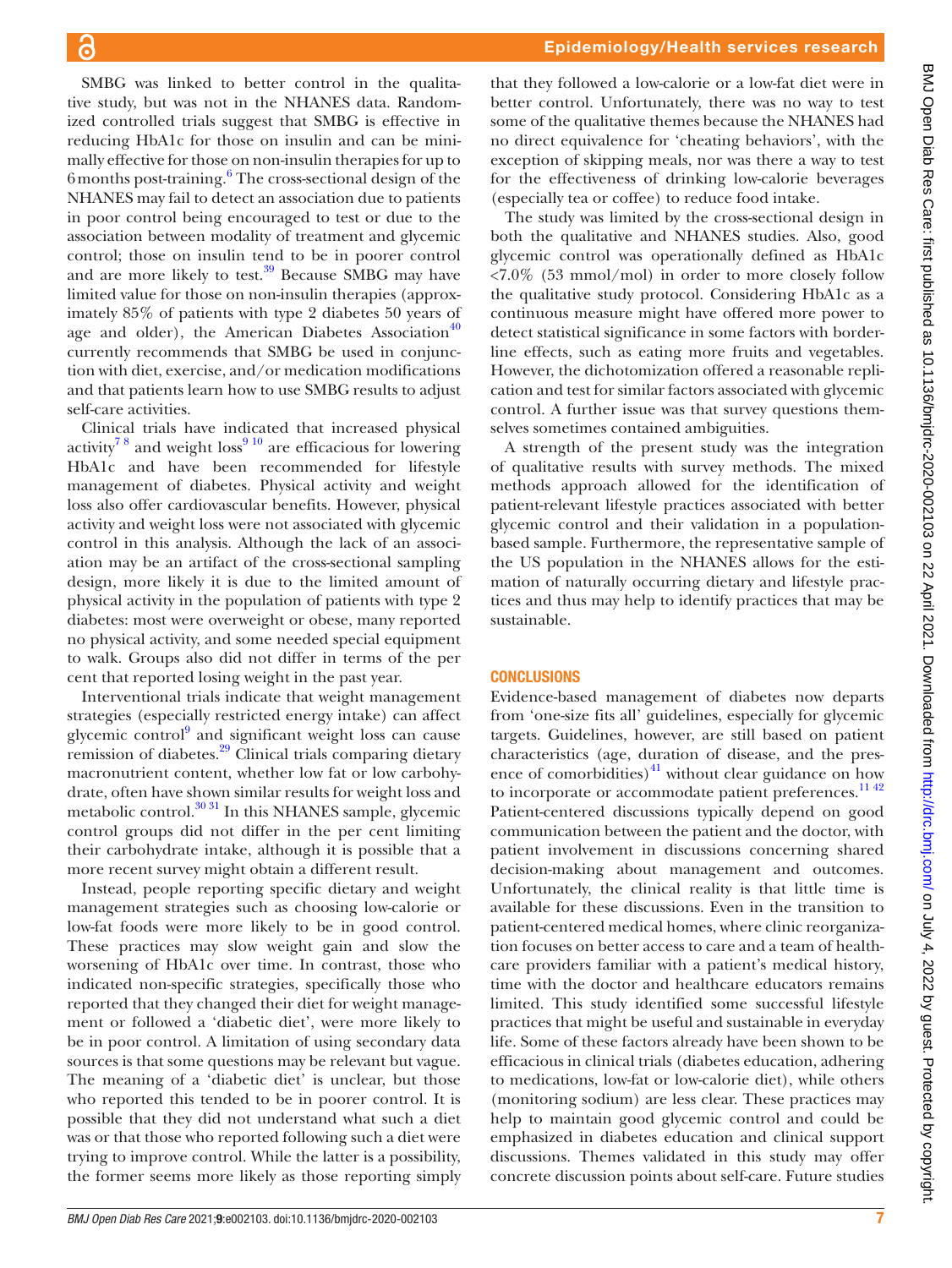#### Epidemiology/Health services research

might also explore the sustainability of these practices as well as other strategies, such as drinking low-calorie beverages to reduce food intake.

Diabetes education remains a cornerstone for improved self-care for diabetes. Maintenance of good glycemic control, especially early in the disease progression, is important to diabetes management as it can delay or prevent diabetes complications. Lifestyle and self-care practices focused on physical activity, weight loss, and SMBG may not be sufficient to help patients achieve good control. Often patients with diabetes have limited mobility due to injuries or conditions secondary to obesity, and large, unsupervised weight loss appears unattainable for most patients. This study identified some dietary practices that may be effective in achieving good control even in the absence of exercise. Overall, the results suggest that healthy eating patterns for weight management (low-fat or low-calorie diet, monitoring sodium) should be encouraged and appear to be sustainable. Clinical trial evidence supports the use of most of these strategies for diabetes self-care, but the simple combination of a few key strategies may translate directly to better maintenance of glycemic control over time.

Acknowledgements The authors thank John W Davis for assistance with references and review of the manuscript, and the Departments of Family Medicine and Preventive Medicine and Population Health at the University of Texas Medical Branch for support of this project.

Contributors SCW was responsible for the conception and design of the study. BNV obtained the data and conducted all analyses. SCW wrote the manuscript and both authors reviewed/edited the manuscript. Both authors are responsible for content and are guarantors.

Funding This project was supported by the Department of Preventive Medicine and Population Health and the Department of Family Medicine, University of Texas Medical Branch, and a Fulbright Fellowship (to SCW).

Competing interests None declared.

Patient consent for publication Not required.

Ethics approval All analyses are based on publicly available data (anonymous participants) from a federal survey.

Provenance and peer review Not commissioned; externally peer reviewed.

Data availability statement Data are available in a public, open access repository. The National Health and Nutrition Examination Survey data are available online ([https://wwwn.cdc.gov/nchs/nhanes/search/datapage.aspx?Component=](https://wwwn.cdc.gov/nchs/nhanes/search/datapage.aspx?Component=Questionnaire&CycleBeginYear=2011) [Questionnaire&CycleBeginYear=2011](https://wwwn.cdc.gov/nchs/nhanes/search/datapage.aspx?Component=Questionnaire&CycleBeginYear=2011)).

Open access This is an open access article distributed in accordance with the Creative Commons Attribution Non Commercial (CC BY-NC 4.0) license, which permits others to distribute, remix, adapt, build upon this work non-commercially, and license their derivative works on different terms, provided the original work is properly cited, appropriate credit is given, any changes made indicated, and the use is non-commercial. See:<http://creativecommons.org/licenses/by-nc/4.0/>.

#### ORCID iD

Susan C Weller<http://orcid.org/0000-0002-0695-736X>

#### **REFERENCES**

- <span id="page-7-0"></span>1 Stark Casagrande S, Fradkin JE, Saydah SH, *et al*. The prevalence of meeting A1c, blood pressure, and LDL goals among people with diabetes, 1988-2010. *[Diabetes Care](http://dx.doi.org/10.2337/dc12-2258)* 2013;36:2271–9.
- <span id="page-7-1"></span>2 Weller SC, Baer R, Nash A, *et al*. Discovering successful strategies for diabetic self-management: a qualitative comparative study. *[BMJ](http://dx.doi.org/10.1136/bmjdrc-2016-000349)  [Open Diabetes Res Care](http://dx.doi.org/10.1136/bmjdrc-2016-000349)* 2017;5:e000349.
- <span id="page-7-8"></span>3 de Alba Garcia JG, Rocha ALS, Lopez I, *et al*. "Diabetes is my companion": lifestyle and self-management among good and poor control Mexican diabetic patients. *[Soc Sci Med](http://dx.doi.org/10.1016/j.socscimed.2007.02.001)* 2007;64:2223–35.
- <span id="page-7-2"></span>4 Gregg EW, Li Y, Wang J, *et al*. Changes in diabetes-related complications in the United States, 1990-2010. *[N Engl J Med](http://dx.doi.org/10.1056/NEJMoa1310799)* 2014;370:1514–23.
- <span id="page-7-3"></span>5 Association AD. Implications of the United Kingdom prospective diabetes study. *[Diabetes Care](http://dx.doi.org/10.2337/diacare.25.2007.S28)* 2002;25:S28–32.
- <span id="page-7-4"></span>6 Malanda UL, Welschen LMC, Riphagen II, *et al*. Self-Monitoring of blood glucose in patients with type 2 diabetes mellitus who are not using insulin. *[Cochrane Database Syst Rev](http://dx.doi.org/10.1002/14651858.CD005060.pub3)* 2012;1:CD005060.
- <span id="page-7-16"></span>7 Boulé NG, Haddad E, Kenny GP, *et al*. Effects of exercise on glycemic control and body mass in type 2 diabetes mellitus: a meta-analysis of controlled clinical trials. *[JAMA](http://dx.doi.org/10.1001/jama.286.10.1218)* 2001;286:1218–27.
- 8 Thomas D, Elliott EJ, Naughton GA, *et al*. Exercise for type 2 diabetes mellitus. *[Cochrane Database Syst Rev](http://dx.doi.org/10.1002/14651858.CD002968.pub2)* 2006;24 (6.
- <span id="page-7-15"></span>9 Anderson JW, Kendall CWC, Jenkins DJA. Importance of weight management in type 2 diabetes: review with meta-analysis of clinical studies. *[J Am Coll Nutr](http://dx.doi.org/10.1080/07315724.2003.10719316)* 2003;22:331–9.
- 10 Franz MJ, Boucher JL, Rutten-Ramos S, *et al*. Lifestyle weight-loss intervention outcomes in overweight and obese adults with type 2 diabetes: a systematic review and meta-analysis of randomized clinical trials. *[J Acad Nutr Diet](http://dx.doi.org/10.1016/j.jand.2015.02.031)* 2015;115:1447–63.
- <span id="page-7-5"></span>11 Inzucchi SE, Bergenstal RM, Buse JB, *et al*. Management of hyperglycemia in type 2 diabetes: a patient-centered approach: position statement of the American diabetes association (ADA) and the European association for the study of diabetes (EASD). *[Diabetes](http://dx.doi.org/10.2337/dc12-0413)  [Care](http://dx.doi.org/10.2337/dc12-0413)* 2012;35:1364–79.
- <span id="page-7-6"></span>12 Stratton IM, Adler AI, Neil HA, *et al*. Association of glycaemia with macrovascular and microvascular complications of type 2 diabetes (UKPDS 35): prospective observational study. *[BMJ](http://dx.doi.org/10.1136/bmj.321.7258.405)* 2000;321:405–12.
- <span id="page-7-7"></span>13 Action to Control Cardiovascular Risk in Diabetes Study Group, Gerstein HC, Miller ME, *et al*. Effects of intensive glucose lowering in type 2 diabetes. *[N Engl J Med](http://dx.doi.org/10.1056/NEJMoa0802743)* 2008;358:2545–59.
- 14 ADVANCE Collaborative Group, Patel A, MacMahon S, *et al*. Intensive blood glucose control and vascular outcomes in patients with type 2 diabetes. *[N Engl J Med](http://dx.doi.org/10.1056/NEJMoa0802987)* 2008;358:2560–72.
- 15 Control Group, Turnbull FM, Abraira C, *et al*. Intensive glucose control and macrovascular outcomes in type 2 diabetes. *[Diabetologia](http://dx.doi.org/10.1007/s00125-009-1470-0)* 2009;52:2288–98.
- 16 Yau CK, Eng C, Cenzer IS, *et al*. Glycosylated hemoglobin and functional decline in community-dwelling nursing homeeligible elderly adults with diabetes mellitus. *[J Am Geriatr Soc](http://dx.doi.org/10.1111/j.1532-5415.2012.04041.x)* 2012;60:1215–21.
- 17 Selvin E, Parrinello CM, Sacks DB, *et al*. Trends in prevalence and control of diabetes in the United States, 1988-1994 and 1999-2010. *[Ann Intern Med](http://dx.doi.org/10.7326/M13-2411)* 2014;160:517–25.
- <span id="page-7-9"></span>18 Peel E, Douglas M, Lawton J. Self monitoring of blood glucose in type 2 diabetes: longitudinal qualitative study of patients' perspectives. *[BMJ](http://dx.doi.org/10.1136/bmj.39302.444572.DE)* 2007;335:493.
- 19 Paterson BL, Thorne S, Dewis M. Adapting to and managing diabetes. *[Image J Nurs Sch](http://dx.doi.org/10.1111/j.1547-5069.1998.tb01237.x)* 1998;30:57–62.
- 20 Campbell R, Pound P, Pope C, *et al*. Evaluating meta-ethnography: a synthesis of qualitative research on lay experiences of diabetes and diabetes care. *[Soc Sci Med](http://dx.doi.org/10.1016/S0277-9536(02)00064-3)* 2003;56:671–84.
- 21 Hanley J, Fairbrother P, McCloughan L, *et al*. Qualitative study of telemonitoring of blood glucose and blood pressure in type 2 diabetes. *[BMJ Open](http://dx.doi.org/10.1136/bmjopen-2015-008896)* 2015;5:e008896.
- <span id="page-7-10"></span>22 Department of Health and Human Services, U.S. Department of Health and Human Services. Physical activity guidelines for Americans, 2nd edition, 2018. Available: [https://health.gov/sites/](https://health.gov/sites/default/files/2019-09/Physical_Activity_Guidelines_2nd_edition.pdf) [default/files/2019-09/Physical\\_Activity\\_Guidelines\\_2nd\\_edition.pdf](https://health.gov/sites/default/files/2019-09/Physical_Activity_Guidelines_2nd_edition.pdf)
- <span id="page-7-11"></span>23 Agresti A. *An introduction to categorical data analysis*. 3rd edition. Hoboken, NJ: Wiley, 2012: 752.
- 24 SAS Institute Inc. *SAS® 9.3 statements: reference. in survey logistic procedure*. Cary, NC: SAS Institute, Inc, 2011.
- <span id="page-7-12"></span>25 Chen T-C, Parker JD, Clark J, *et al*. National health and nutrition examination survey: estimation procedures, 2011–2014. National center for health statistics (U.S.), editor, 2018. Available: [https://](https://stacks.cdc.gov/view/cdc/51180) [stacks.cdc.gov/view/cdc/51180](https://stacks.cdc.gov/view/cdc/51180)
- <span id="page-7-13"></span>26 Bazzano LA, He J, Ogden LG, *et al*. Fruit and vegetable intake and risk of cardiovascular disease in US adults: the first National health and nutrition examination survey epidemiologic follow-up study. *[Am](http://dx.doi.org/10.1093/ajcn/76.1.93)  [J Clin Nutr](http://dx.doi.org/10.1093/ajcn/76.1.93)* 2002;76:93–9.
- <span id="page-7-14"></span>27 Carter SJ, Roberts MB, Salter J, *et al*. Relationship between Mediterranean diet score and atherothrombotic risk: findings from the third National health and nutrition examination survey (NHANES III), 1988-1994. *[Atherosclerosis](http://dx.doi.org/10.1016/j.atherosclerosis.2009.12.035)* 2010;210:630–6.
- 28 Nelson KM, Reiber G, Boyko EJ, *et al*. Diet and exercise among adults with type 2 diabetes: findings from the third National health and nutrition examination survey (NHANES III). *[Diabetes Care](http://dx.doi.org/10.2337/diacare.25.10.1722)* 2002;25:1722–8.